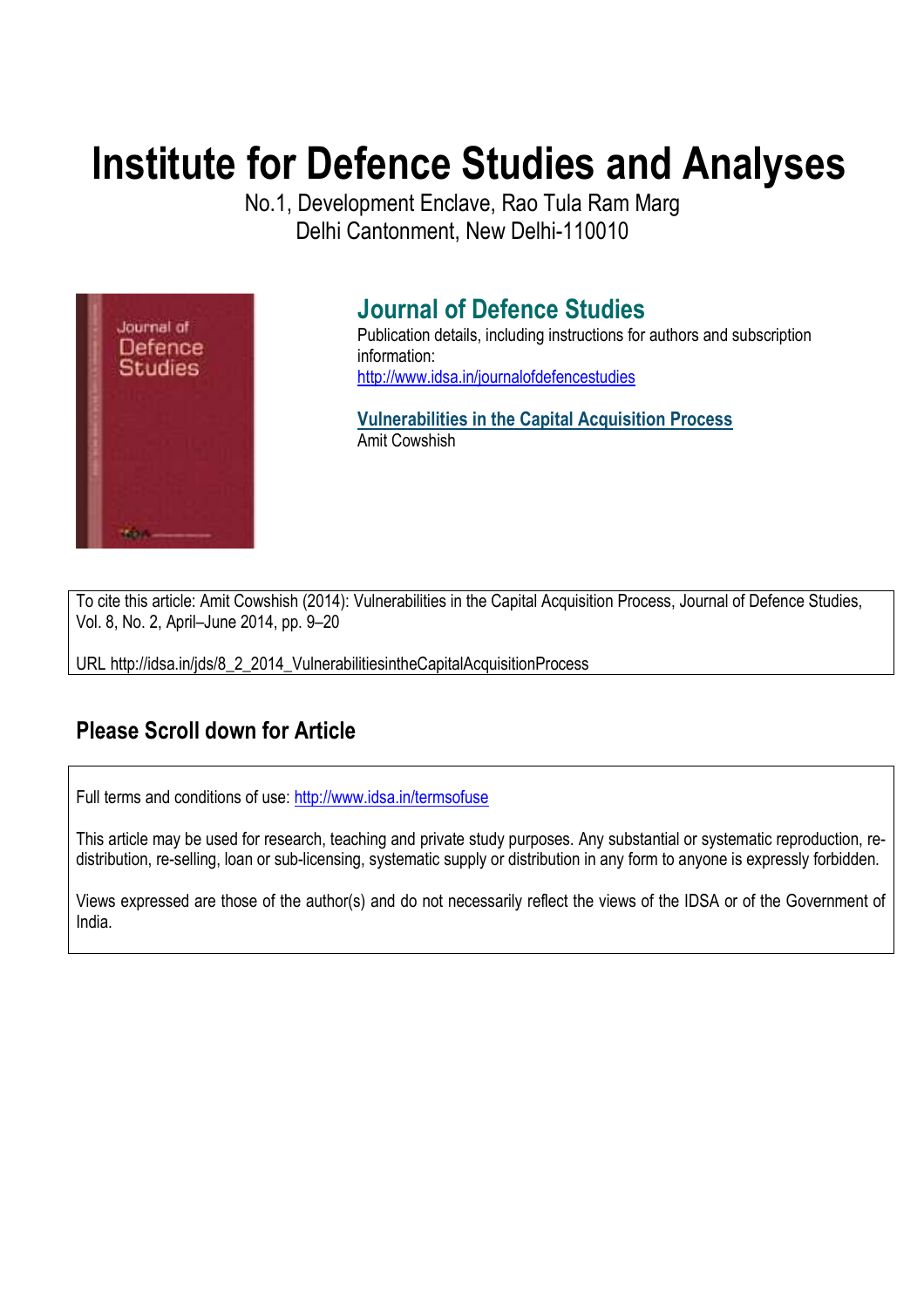## Vulnerabilities in the Capital Acquisition Processes

#### *Amit Cowshish\**

From the stage of inception of a procurement proposal till the signing of the contract, the Ministry of Defence (MoD) diligently follows a fairly elaborate procurement procedure for capital acquisitions, as also for revenue procurements.<sup>1</sup> The purpose of laying down a procedure is to minimize discretion and bring in transparency at every stage to eliminate the possibility of undue influence on decision making. But this does not seem to have worked very well for the MoD as instances of corruption keep surfacing every now and then.

While human ingenuity can breach the best of the procedures, every transgression raises the question whether some lacuna in the procedure made it easy for the transgressors. Prima facie, there are no palpable lacunae in the procedure which the unscrupulous elements could take advantage of. The procedure for capital acquisitions is laid down in the Defence Procurement Procedure (DPP). The first DPP was promulgated by MoD in 2002. Since then, it has been reviewed six times in 2005, 2006, 2008, 2009, 2011 and, lastly, in 2013. It would be astounding if some procedural lacunae still persist after so many reviews. That, of course, begs the question as to why then the transgressions keep taking place.

It must be noted that most of the allegations of corruption since the promulgation of the DPP in 2002 do not relate to capital acquisitions made as per the procedure laid down in that DPP and its subsequent

*ISSN 0976-1004 print © 2014 Institute for Defence Studies and Analyses Journal of Defence Studies, Vol. 8, No. 2, April–June 2014, pp. 9–20*



<sup>\*</sup> Amit Cowshish is a Distinguished Fellow with the Institute of Defence Studies and Analyses (IDSA), New Delhi.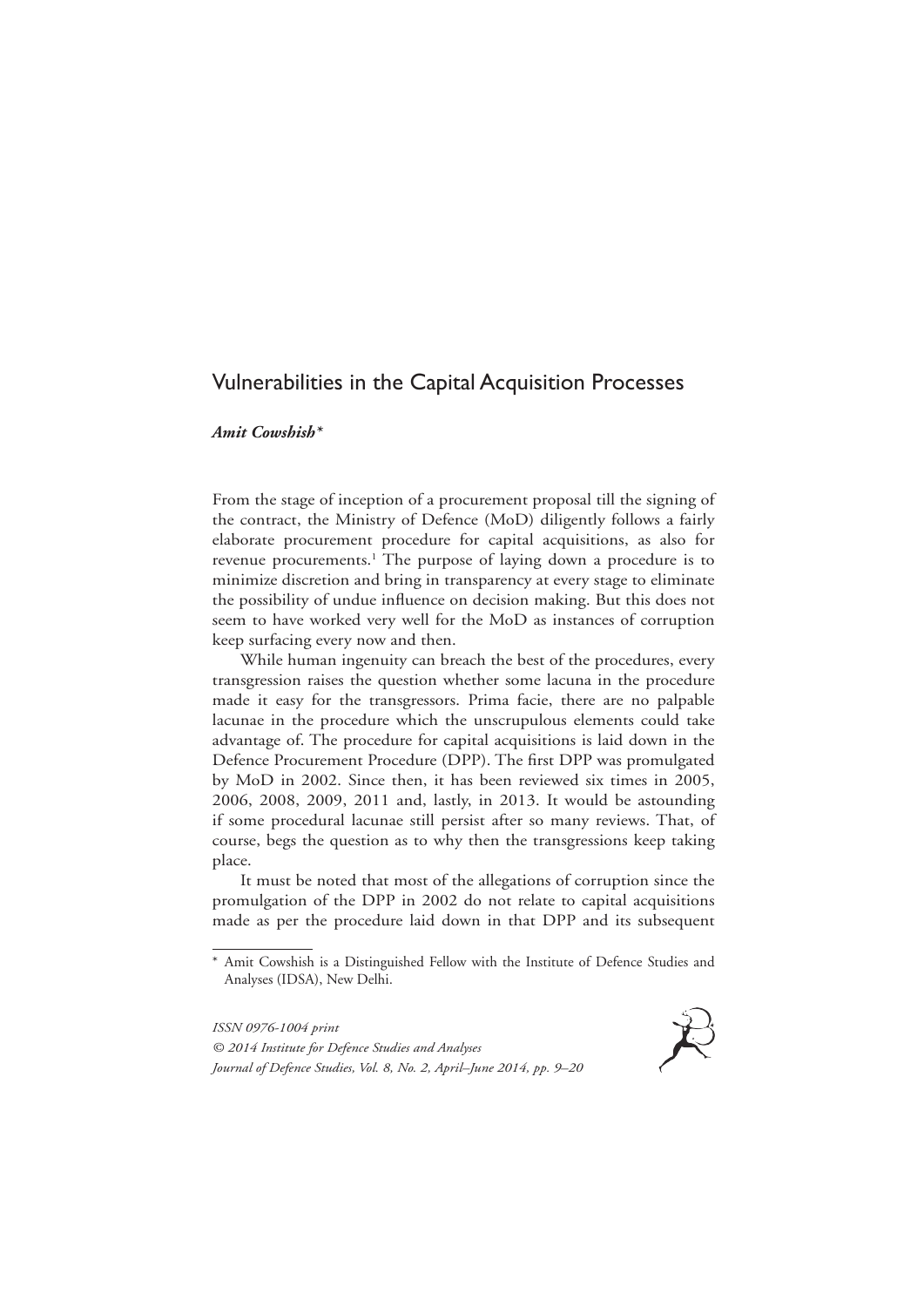editions. But two recent cases, one involving the sourcing of Tatra trucks for the Indian Army from Bharat Earth Movers Limited (BEML) at an exorbitant price and the other concerning allegations of corruption in purchase of VVIP helicopters from AgustaWestland, have focused the attention on the susceptibility of the procedure to manipulation.

An erudite investigative report on corruption in defence deals shows that at the root of most of the scams are the middlemen.<sup>2</sup> Their modus operandi is to influence the decision making at various stages of the procurement procedure, and also provide to the vendors what could loosely be described as 'intelligence' about what is going on in the decision-making circles. The question is whether there is something in the procurement procedure which makes it possible.

The procedure begins with initiation of a procurement proposal and travels through various stages, such as formulation of Services Qualitative Requirements (SQRs), Acceptance of Necessity (AoN), solicitation of offers through Request for Proposal (RFP), technical evaluation, field evaluation, staff evaluation, commercial negotiation by the Contract Negotiation Committee (CNC), and approval of the competent financial authority before signing of the contract.<sup>3</sup> Whatever one may say about the procurement procedure being complex and cumbersome, none of these stages in the long-drawn-out procurement procedure appear dispensable.

The problem does not seem to be with the procedure per se, but with the processes associated with some of these stages. These processes need to be followed to cross over to the next stage. Some of these processes are well defined but there are a few stages in which the processes suffer from lack of clarity, rendering those stages vulnerable to manipulations.

The AoN stage falls in the former category. Every procurement proposal has to be initiated for obtaining the AoN using the standard format of the Statement of Case (SoC) prescribed in the DPP.<sup>4</sup> The process is so elaborate and involves examination by so many people from various departments that it cannot be easily manipulated. But not every stage is so secure.

A quick look at the past transgressions shows that there are three major stages in the procedure which are potentially vulnerable to undue influence and manipulation because of the infirmity of the processes associated with them. These stages are: formulation of the SQRs; field evaluation trials; and contract negotiation.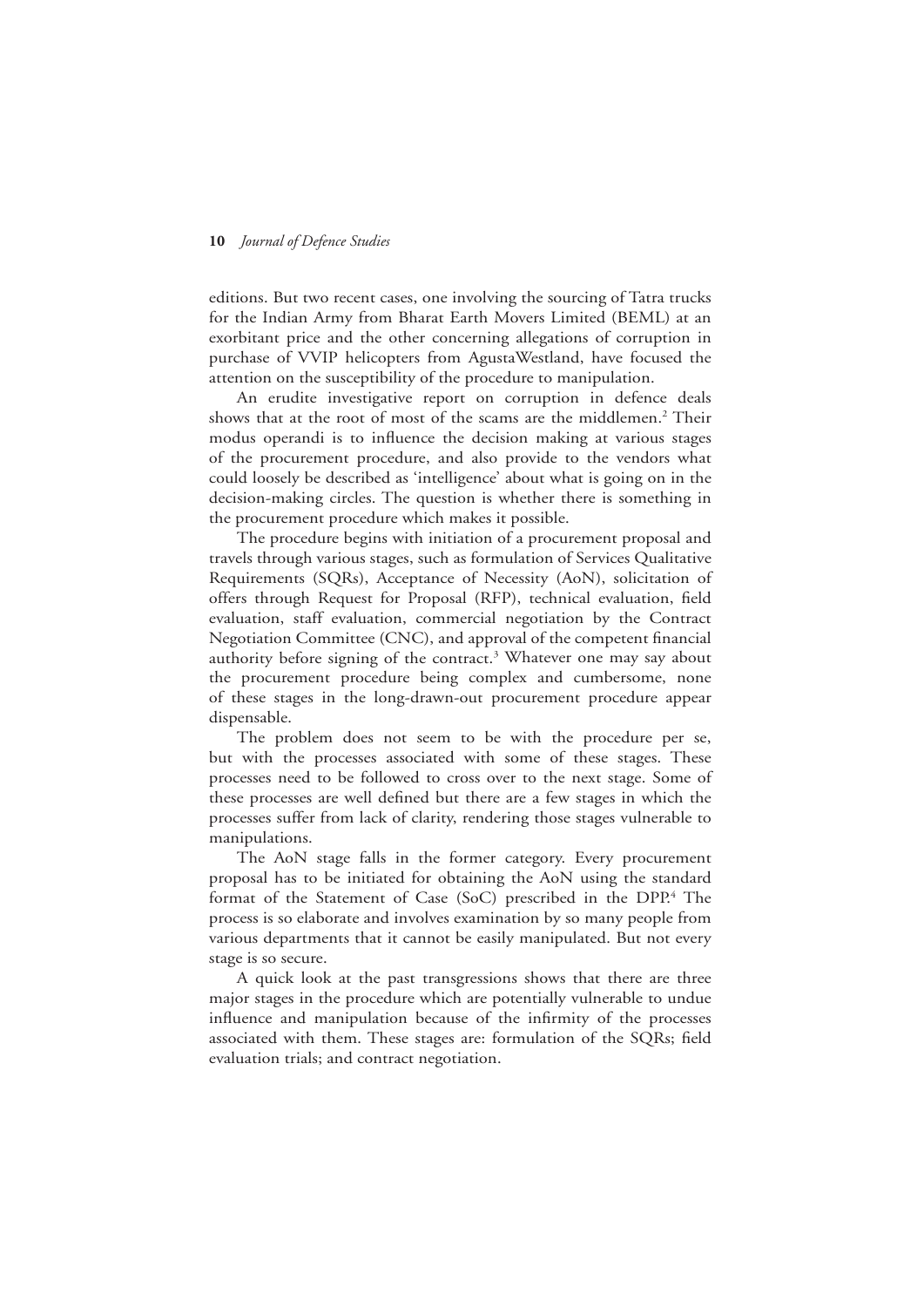#### **Formulation of The Sqrs—The First Vulnerable Stage**

Except for the cases under the 'Make' category, the acquisition process starts with the formulation of the SQRs.<sup>5</sup> According to the DPP 2013:

13. All Capital Acquisitions shall be based on Services Qualitative Requirements (SQRs). These SQRs should lay down the user's requirements in a comprehensive, structured and concrete manner. It should, however, be ensured that the SQRs are broad-based and realistic. As far as possible, SQRs should specify the requirements of military grade, ruggedized and Commercially Off the Shelf (COTS) items. The SQRs must express the user's requirements in terms of capability desired with minimum required verifiable functional characteristics and its formulation must not prejudice the technical choices by being narrow and tailor made.<sup>6</sup>

It is not easy to strike a balance between defining the requirement 'in terms of capability desired with minimum required verifiable functional characteristics' on the one hand, and specifying 'the user's requirements in a comprehensive, structured and concrete manner' on the other. It is equally, if not more, difficult to ensure that formulation of the SQRs does not 'prejudice the technical choices by being narrow and tailor made'. The contradiction between the need to define the requirement in terms of capability with minimum verifiable characteristics and specifying the requirement in a comprehensive manner is irreconcilable. Consequently, the tendency is to err on the side of caution and define the requirement in a very elaborate manner, sometimes going down to the component level of the equipment.

The problem with this extreme caution is that the SQRs may turn out to be too restrictive, limiting the competition and keeping a potential bidder out of the competition. On the other hand, if due caution is not exercised, the SQRs could turn out to be too generic, widening the competition to make a bidder eligible to compete, who would otherwise not have been able to bid had the SQRs been slightly different. Even a very small and seemingly insignificant feature of the SQRs could make this difference.

This has been highlighted by the Comptroller and Auditor General (C&AG) in its report on the acquisition of the VVIP helicopters. The report says:

....In the revised RFP of 2006, the mandatory SQR of altitude requirement was reduced to 4500 metre and a cabin height of at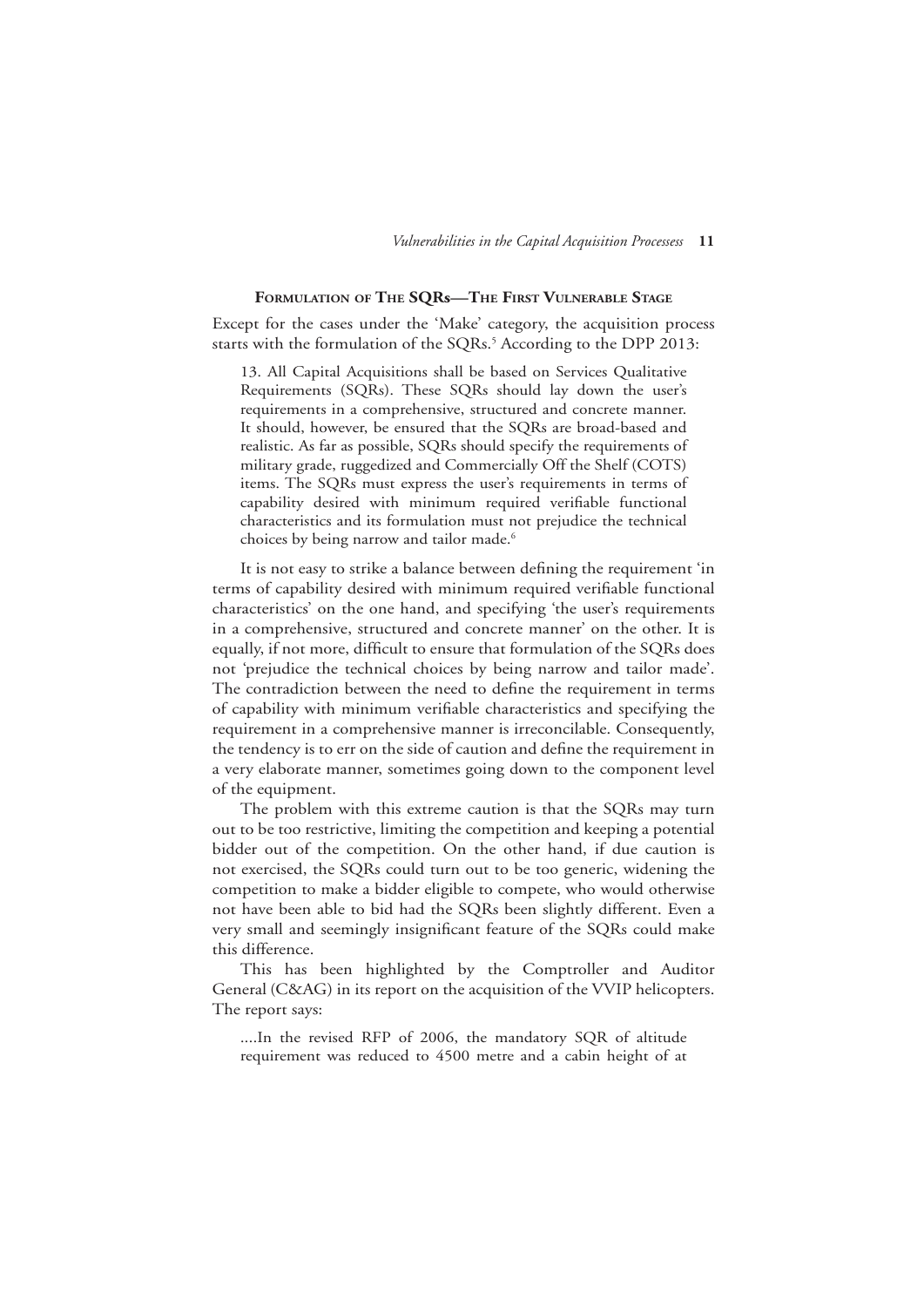least 1.8 metre was introduced. While the mandatory requirement of minimum cabin height reduced the competition, the lowering of altitude requirement was against the inescapable operational requirement of 6000 metre. Even with the revision of the SQRs, the acquisition process again led to a resultant single vendor situation in 2010 and AW-101 AgustaWestland was selected.<sup>7</sup>

This observation tells a story different from what the MoD had to say in its press release of 14 February 2013.<sup>8</sup> According to this press release, since the earlier RFP had resulted in a virtual single-vendor situation, the operational requirement of 6,000 metres (m) was reduced to 4,500 m on the grounds that previously the Prime Minister and the President had rarely visited areas which required flying at an altitude beyond 4,500 m. This was pointed out by the principal secretary to the then Prime Minister in a meeting, in which the decision was taken to change the requirement of operational altitude to 4,500 m and to make the higher ceiling of 6,000 m as well as cabinet height of 1.8 m, desirable operational requirements. This was done because with these changes, several helicopters, which otherwise met all the requirements but had been rejected due to the altitude restrictions, were expected to become eligible for consideration.

The implication of the change in SQRs was that while with the former SQRs AgustaWestland did not qualify, with the revised SQRs it not only qualified to enter the competition but also went on to win the contract. This illustrates the quintessential point about the effect of SQRs on competition and eventual selection of the seller. The larger issue arising from this is whether the process of formulation and reformulation of SQRs is susceptible to outside influence?

There is a fairly long-drawn-out process for SQR formulation. The SQRs are put together by the users and brought before the standing Services Equipment Policy Committee (SEPC) of the service headquarters (SHQ) concerned. These committees, headed by three-star officers, have representatives of practically all the departments/organizations that matter: the Department of Defence Production; Defence Research and Development Organization; Director General of Quality Assurance/ Director General of Aeronautical Quality Assurance/Director General of Naval Armament Inspectorate; and the Directorate of Standardization. Representatives of other user directorates, Headquarters Integrated Defence Staff and the Capital Acquisition Wing, are also a part of this committee, which can also invite representative of any other department.<sup>9</sup>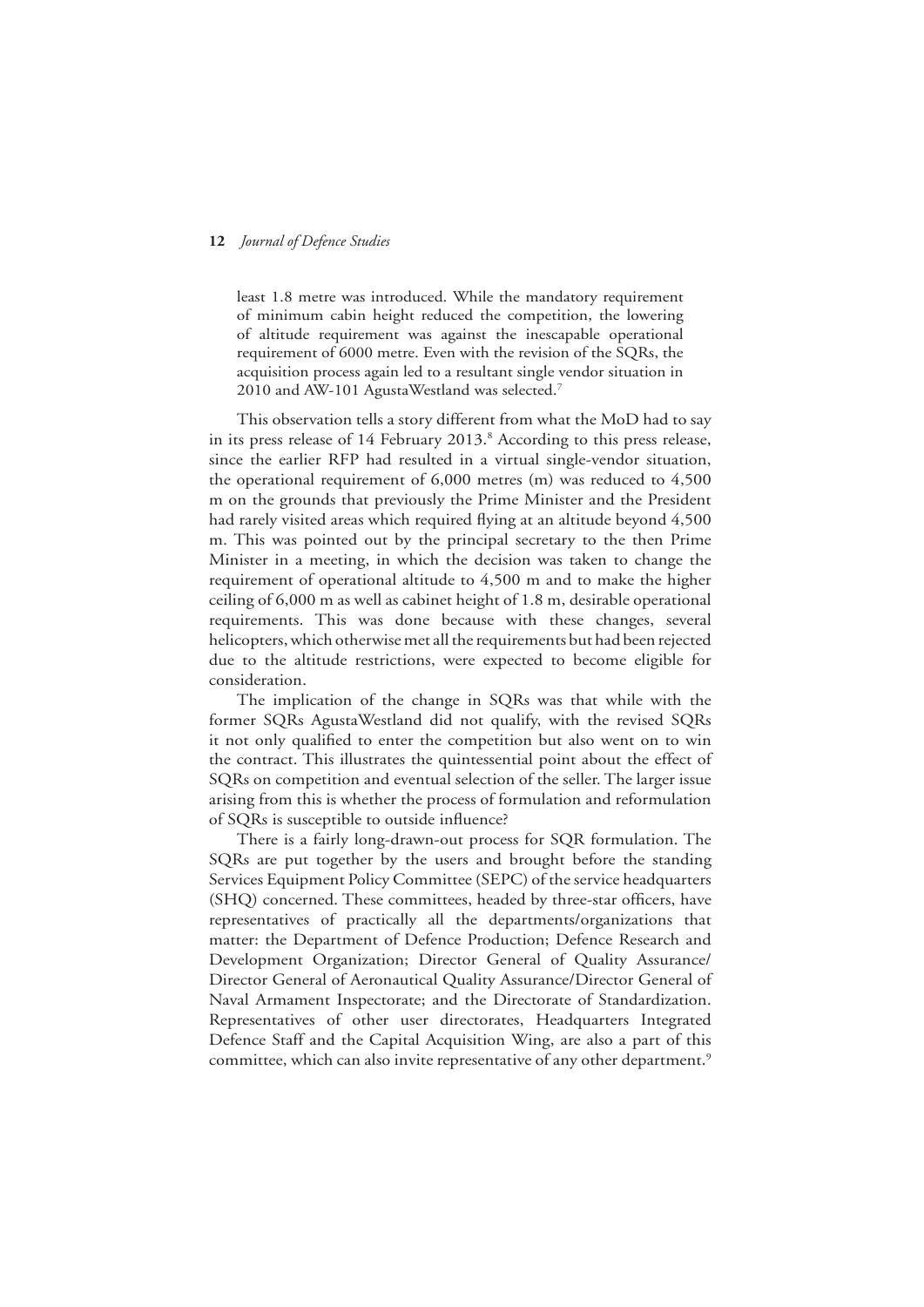Thus, a large number of personnel are involved in this multilayered process of SQR formulation. As in the case of the process related to AoN, it is inconceivable that they are collectively mesmerized into accepting SQRs formulated/reformulated under some outside influence. On the other hand, if despite this elaborate process, SQR formulation/ reformulation continues to be susceptible to outside influence, as appears to be the case going by the VVIP helicopter saga, its efficacy needs to be reviewed.

Perhaps this problem has something to do with the task of SQR formulation being assigned to middle-level service officers, primarily trained in the art of warfare and other supporting tasks, being deployed on staff duties for short tenures. What makes the task more difficult for them is the absence of an established methodology for SQR formulation. No one knows what skills the personnel entrusted with the responsibility of SQR formulation must possess. Assuming that it is possible to develop a training module for the personnel involved in SQR formulation, their short tenures would negate any advantage accruing from training the personnel. To add to the problem, there is no dedicated organization to undertake this task and no continuity of the personnel involved in SQR formulation.

Quite often, the final SQRs are an amalgamation of the best features culled out from the responses to the request for information (RFI), glossy brochures and the Internet. This could result in formulation of highly ambitious SQRs with no existing product fitting the bill. This is perhaps also one of the reasons why, at times, all those who evince interest at the RFI stage do not respond to the RFP for the same equipment. This could also result in the best of the equipment being found to be technically noncompliant with the specified SQRs.

This is not a new issue. One of the suggestions often made in the past to improve the system of SQR formulation was that a specialized entity should be created for this purpose and that the SQRs should be finalized with greater participation of the industry in the process. But this suggestion does not find favour with the services as they are apprehensive of losing the final say in SQR formulation. Such apprehensions are unfounded as what is envisaged is professionalization of the task and not elimination of the services from the process of SQR formulation. The industry, which has to deliver what the services want, must also be involved in the finalization of the SQRs. This assumes greater significance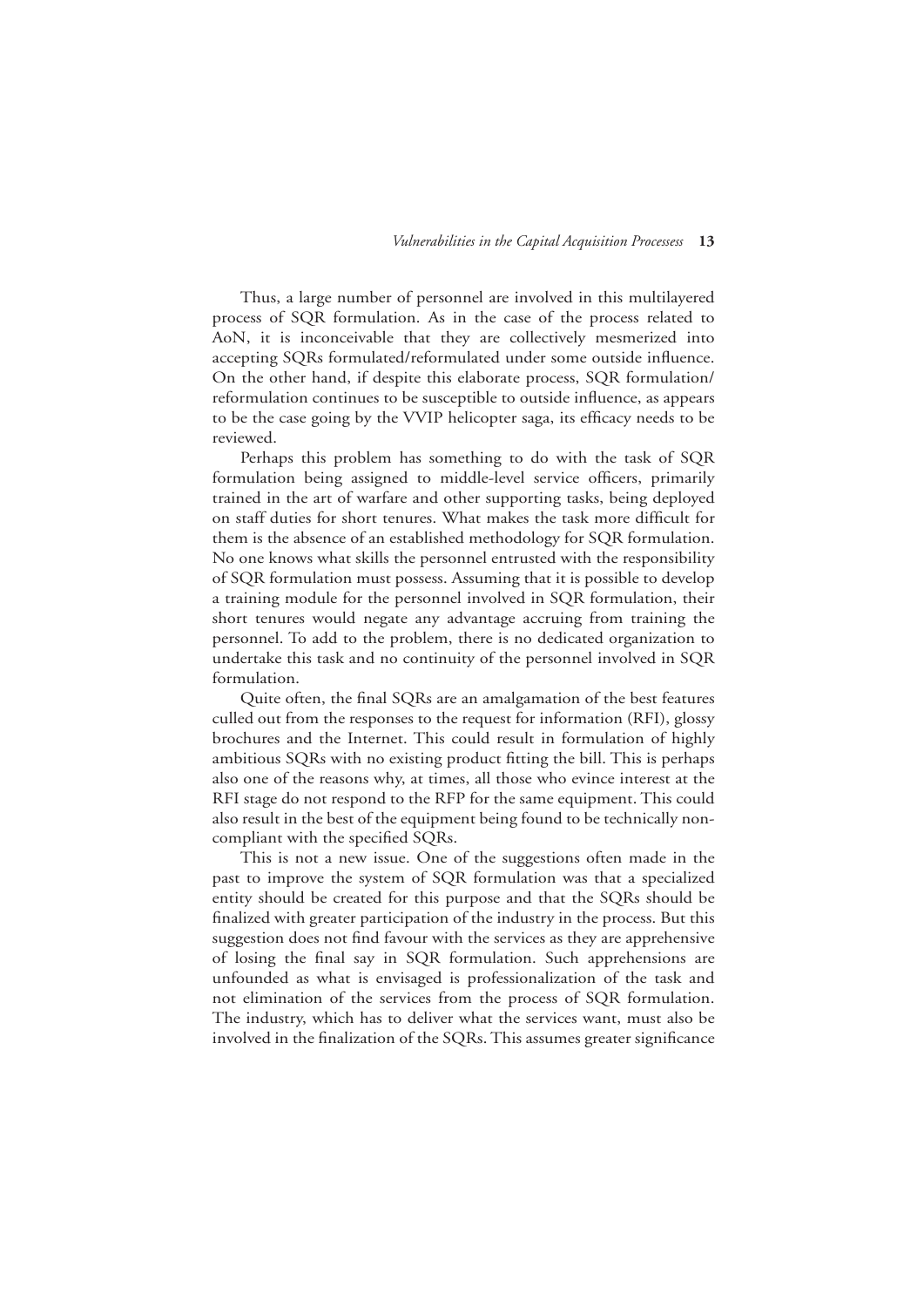in the context of 'Buy (Indian)' and its variants now being made the preferred modes of procurement.<sup>10</sup>

The process of SQR formulation must be improved not only to prevent allegations of the SQRs being too restrictive, vendor specific or customized to make a particular vendor eligible, but also to ensure that these are practical, achievable and cost efficient. Sometimes, there is a huge time gap between formulation of the SQRs and the issuing of RFPs for the equipment. Because of change in technology or reassessment of requirement in the meantime, some changes in the SQRs may become necessary. The system must recognize the need for such bonafide alteration in the SQRs.

#### **Field Evaluation Trials (FETs)—The Second Vulnerable Stage**

The FETs of the equipment is an important stage in the procurement procedure. The trials are carried out as per the 'trial methodology', which is a part of the RFP. At the appropriate time, the SHQ concerned is required to formulate the 'trial directive' in conformity with the 'trial methodology', and also constitute a trial team. The FET report is then subjected to staff evaluation and it is only after acceptance of the staff evaluation report that the contract negotiations commence.<sup>11</sup>

The most significant aspect of the field evaluation process is the involvement of the vendors in the trials. The relevant provision in the DPP states:

37. ...After each stage of the trials, a debriefing of all the vendors would be carried (*sic*) in a common meeting (wherever feasible) as regards the performance of their equipment. Compliance of otherwise, vis-à-vis the RFP parameters, would be specifically communicated to all the vendors at the trial location itself. It would also be ensured that all verbal communication with the vendors is confirmed in writing within a week and all such correspondences are placed on file for record...<sup>12</sup>

The involvement of vendors in the process should prevent transgressions at the trial stage but, evidently, this mechanism is not foolproof. Quite recently, the Central Bureau of Investigation (CBI) registered a case against a brigadier for offering to manipulate the results of the trial of the Light Utility Helicopters (LUHs) for a price.13 Since the trial is carried out by a team of officers, it is puzzling as to how one officer could have possibly manipulated the results. The allegation is also yet to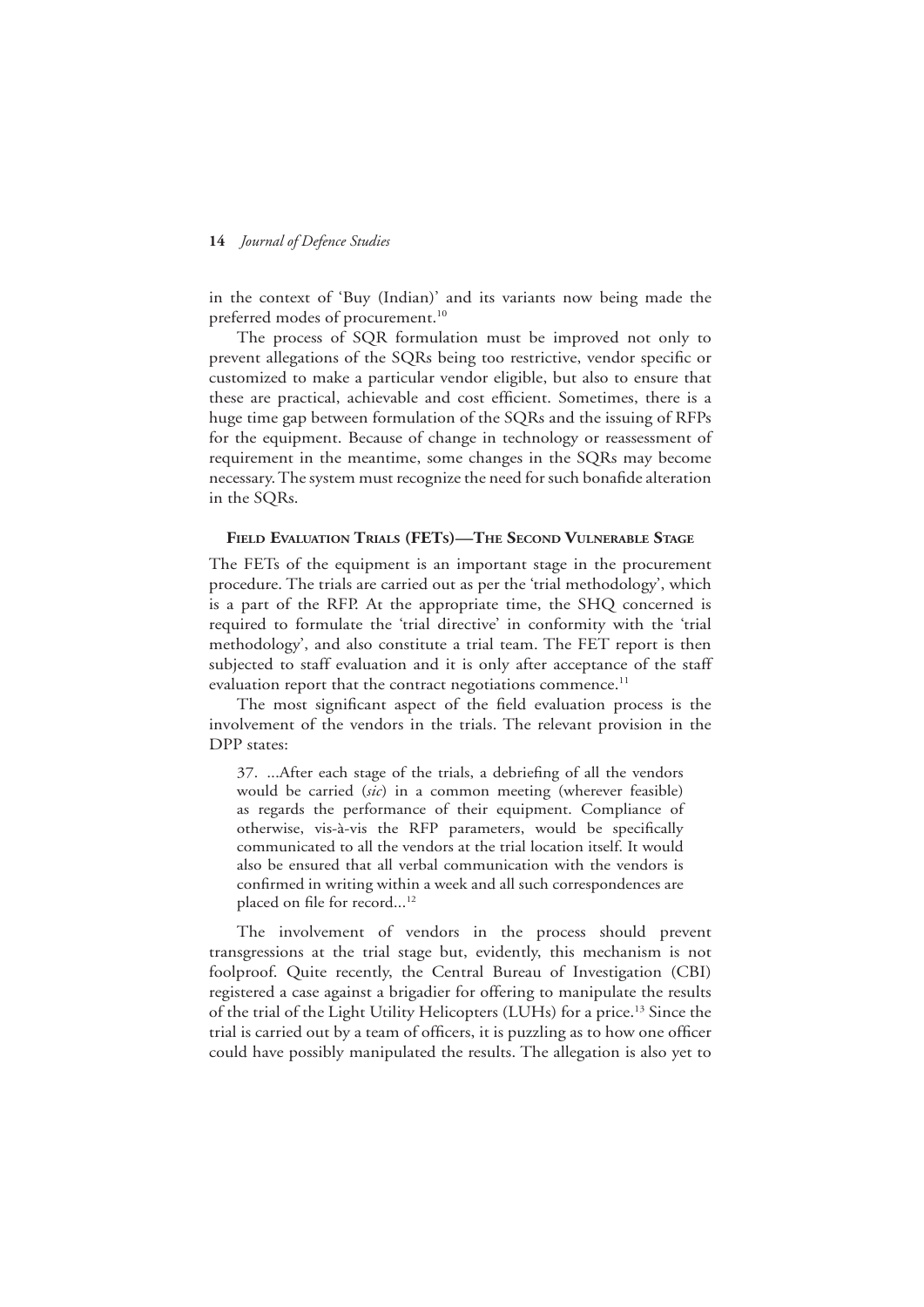be proved in a court of law but the Italian investigators looking into the VVIP helicopter case claim to have found a document which shows that the officer had allegedly demanded a bribe to swing the contract in favour of the vendor. This clearly suggests that the trial process is vulnerable to manipulation. It is not to say that transgressions at this stage are frequent. In fact, in most of the cases, the trials are free from manipulations. An illustrious example is the controversy-free trials of the Medium Multi-Role Combat Aircraft (MMRCA). But apparently, the possibility does exist.

However remote the possibility of transgression at the trial stage may be, it is worrisome because of the high stakes that the vendors have in crossing this stage. This could potentially result in irresistible temptations on both sides. In the case of the LUH, the figure being mentioned in the press reports is €5 million for swinging the trial results. It is, therefore, important to review the trial process in its entirety to plug the loopholes, which the officer in the LUH case might have thought of exploiting when he allegedly demanded the bribe to tweak the trial results.

One such potential loophole is the absence of standard guidelines as regards rectification of deficiencies noticed in the course of the trials. Sometimes, the deficiencies could be on account of some damage suffered by the equipment while being transported for field trials. Should the vendors be given an opportunity to rectify the deficiencies? If so, how much time should be given? If such an opportunity is given to a vendor, is it fair to other vendors whose equipment is found to have no deficiency? What kind of deficiencies could be permitted to be rectified? What if the equipment meets the operational requirement but some of its features are not as per the SQRs? This can happen because of the technological changes between the time the SQRs are formulated and the fielding of the equipment for trials. Sometimes, this gap may stretch to several years. Should a distinction be made between minor and major deficiencies? If so, what will constitute a minor deficiency and what will amount to a major one? These are some of the questions that need to be asked and clear guidelines evolved, addressing all such issues, with a view to eliminating the possibility of transgressions at the stage of field trials.

#### **Contract Negotiation—The Third Vulnerable Stage**

The contract negotiation, which subsumes price negotiation, is carried out with reference to the benchmark price arrived at before opening of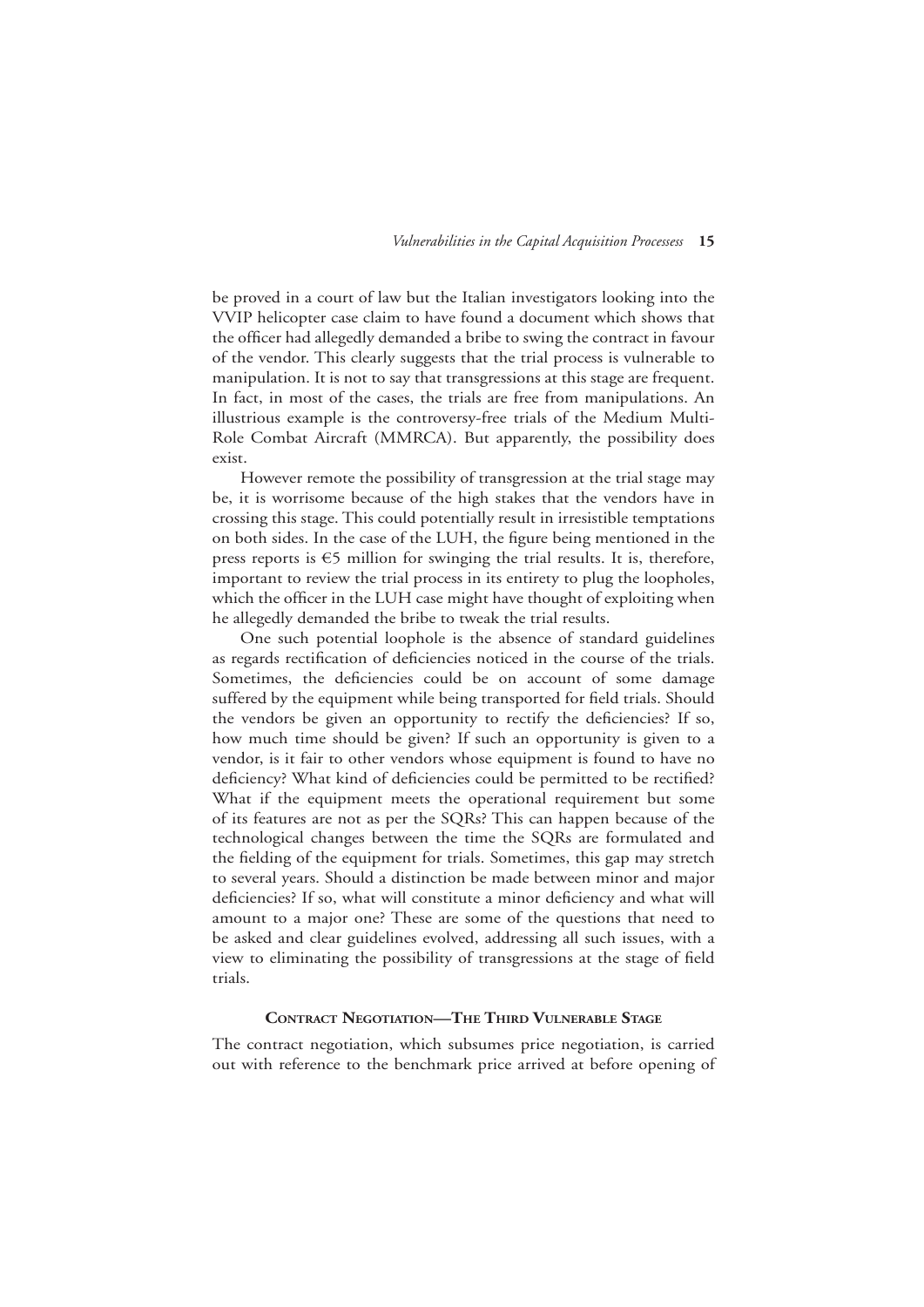the commercial offers. Determining the benchmark is never an easy task. One of the issues raised by the C&AG in the report on acquisition of helicopters for VVIPs concerns benchmarking. According to the report: '...The benchmarked cost adopted by CNC was unreasonably high compared to the offered cost. Hence it provided no realistic basis for obtaining an assurance about the reasonableness of cost of procurement of AW-101 helicopters.'14

While it is easy to dismiss the observation about unreasonableness of the benchmark price as a result of hindsight, the fact that the kickback in the VVIP helicopter deal allegedly involves 10 per cent of the contracted price indicates that something went wrong in the process of benchmarking, because it is perplexing how the vendor was able to include such a substantial cushion in the offered price in a competitive environment and get away with it despite all the benchmarking.

This is not a one-off problem. Even if there are no specific allegations, there is a lingering feeling that MoD always ends up paying high prices in almost all the cases. This feeling has grown because of the institutional weakness in the MoD with regard to costing. The initial costing of every procurement proposal is done by the SHQ concerned and a brief mention of the estimated cost is made in the SoC based on which the proposal meanders through various committees till the stage of AoN. There are no standard guidelines for working out the estimated cost and no common databases are maintained by anyone. The personnel responsible for costing are not specialists trained for the purpose. Consequently, there is no methodological uniformity in estimating the cost of acquisition proposals.

The estimated cost is required to be vetted by the Finance Division, which suffers from the same handicap. There is an Advisor (Cost) with the Financial Advisor (Acquisition) in the Capital Acquisition Wing. The Advisor (Cost) is normally an officer from the Indian Cost Accounts Service. But a single cost accountant cannot cope with the multiple tasks, ranging from vetting of the estimated costs to attending the CNCs. Moreover, costing of defence equipment is very different from costing of other products. Even a cost accountant needs to specialize in costing of defence equipment.

This exercise is repeated before opening of the commercial offer to work out a reasonable price as the benchmark for negotiation with the vendor. The same systemic problems arise at this stage also. It is for this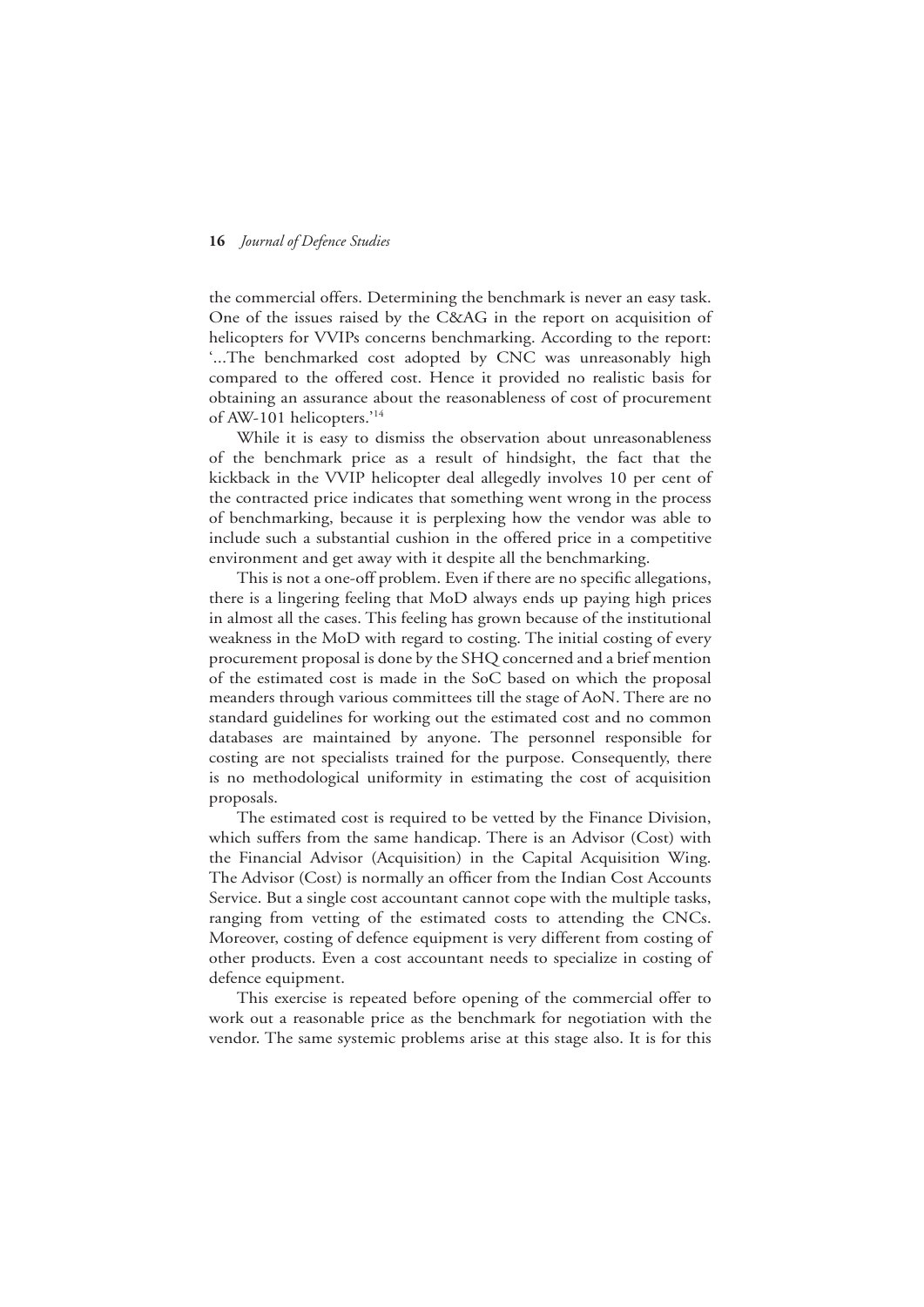reason that the quoted prices are often quite different from both the price estimated at the initial stage and the reasonable price worked out as a benchmark. According to the C&AG's report, the initial estimation for procurement, the reasonable price worked out by the CNC and the quoted price were INR 793 crore, INR 4,877.50 crore and INR 3,966.00 crore, respectively.15 The reasonable price and the quoted price were thus more than six times and almost five times respectively of the initial estimate of acquisition.

The passing references in the DPP regarding benchmarking are of little help. Here is a sample of the provisions in the DPP:

51. ...In all cases, CNC should establish a benchmark and reasonableness of price in an internal meeting before opening the commercial offer.

53. ...For certain category of items, where orders have been placed in the past or involves invoking of the Option Clause, there could be downtrend of process since the last contract. It would thus be necessary for the CNC to verify that there has been no downward trend since the last purchase and this would have to be kept in mind while arriving at the prices.<sup>16</sup>

The DPP does not tell you how exactly these tasks are to be performed. The estimated price could be based on the last purchase price (LPP), but if the LPP is several years old, it has to be adjusted for inflation. What rate of inflation is to be applied and which indices are to be used? From which source is the data to be obtained? If there is no LPP, the reasonable price is arrived at through the process of Professional Officers' Valuation (POV), but its methodology is not prescribed. There is also lack of clarity as regards life-cycle costing. These are very basic issues. Without addressing these questions, it is highly ambitious to think about introducing lifecycle costing, which presents a totally different set of methodological problems. Costing is a complex and specialized task. Presently, it is one of the weakest links and a highly vulnerable stage in the entire procurement procedure as it introduces an element of uncertainty at the contract negotiation stage.

When the Capital Acquisition Wing was set up in MoD in 2002, it was envisaged that it would have a Directorate of Management Information System, a Cost Accounting Cell and provision for obtaining legal advice.17 None of this has materialized, except for posting of a lone Advisor (Cost). No wonder costing, whether at the initial stage or at the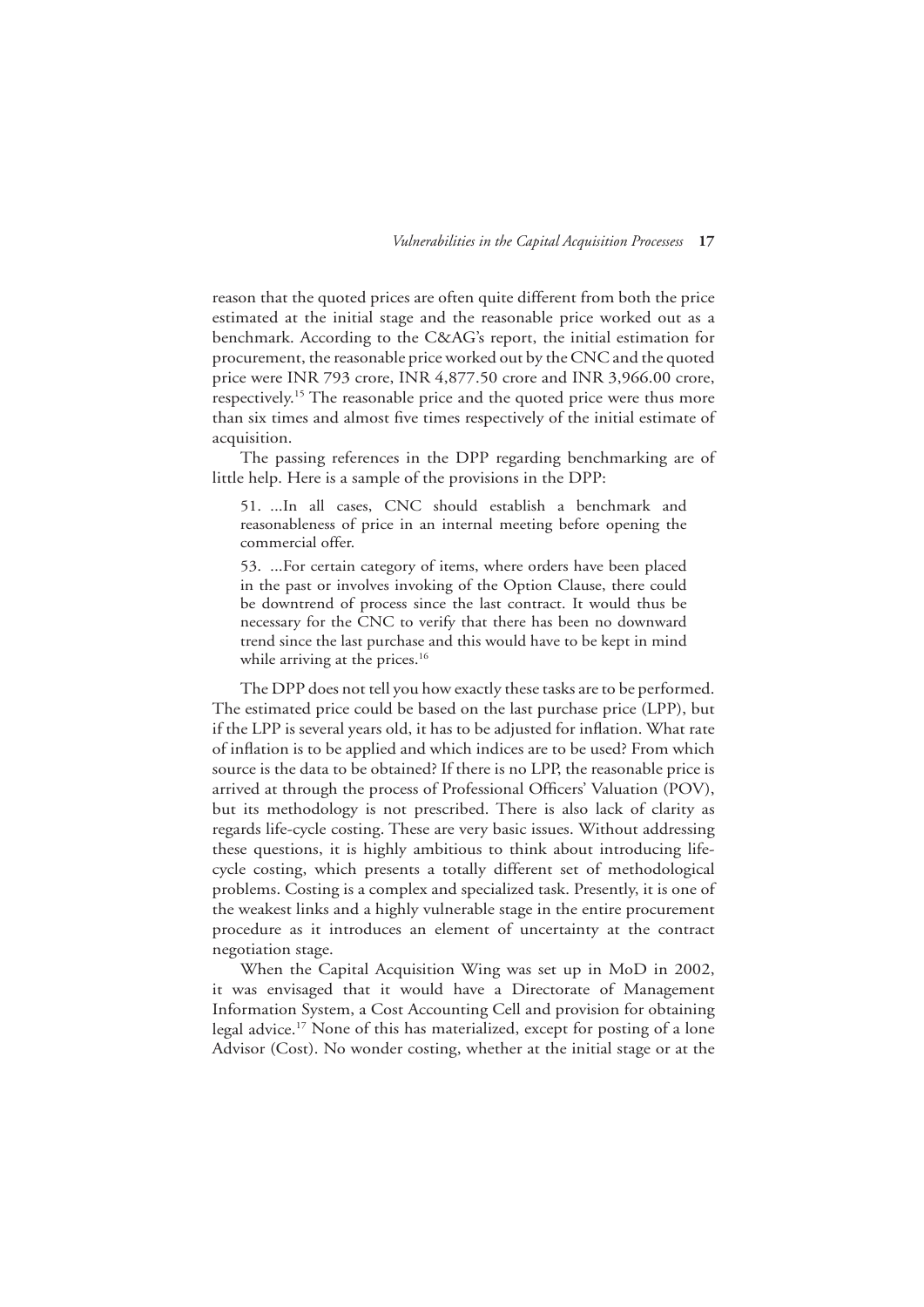time of establishing the benchmark price, continues to be one of the most vulnerable links in the chain.

#### **Summing Up**

The focus of all DPP reviews so far has been primarily on simplification of procedure and making it impermeable to transgressions. The need now is to focus on the processes associated with each stage and to make them impermeable also.

This is necessary because experience shows that processes associated with at least three stages in the procurement procedure are potentially vulnerable to transgressions. These stages are: SQR formulation stage; the field evaluation stage; and the commercial negotiation stage. The vulnerabilities discussed in this article may not be the only ones. It is also possible that the processes associated with some other stages have similar vulnerabilities. These need to be discovered through an empirical study.

The problems associated with the process of SQR formulation have been examined in the past and suggestions have been made to improve the process by creating a professional organization to do the job and a closer association with the industry. The process of conducting field trials could be refined by laying down detailed guidelines to cover the issues, mentioned earlier in this article, on which there is lack of clarity. For improving the processes related to commercial negotiation, the MoD needs to implement the decision taken in 2002 to set up the Directorate of Management Information System and a Cost Accounting Cell. The need for imparting training in the art of negotiation needs to be considered seriously. There could be many other possible solutions, which will emerge once the MoD decides to look into these issues. In fact, there is a need to re-activate the proposal to set up a Defence Acquisition Institute so that the whole business of acquisitions is conducted more professionally.

But none of this is likely to work unless the MoD makes the entire procedure more transparent and the vendors do not have to depend on the middlemen to get the information they should be able to get legitimately directly from MoD. This may not render the middlemen completely jobless, but it will go a long way in reducing their influence on decision making and their utility as peddlers of the 'inside' information.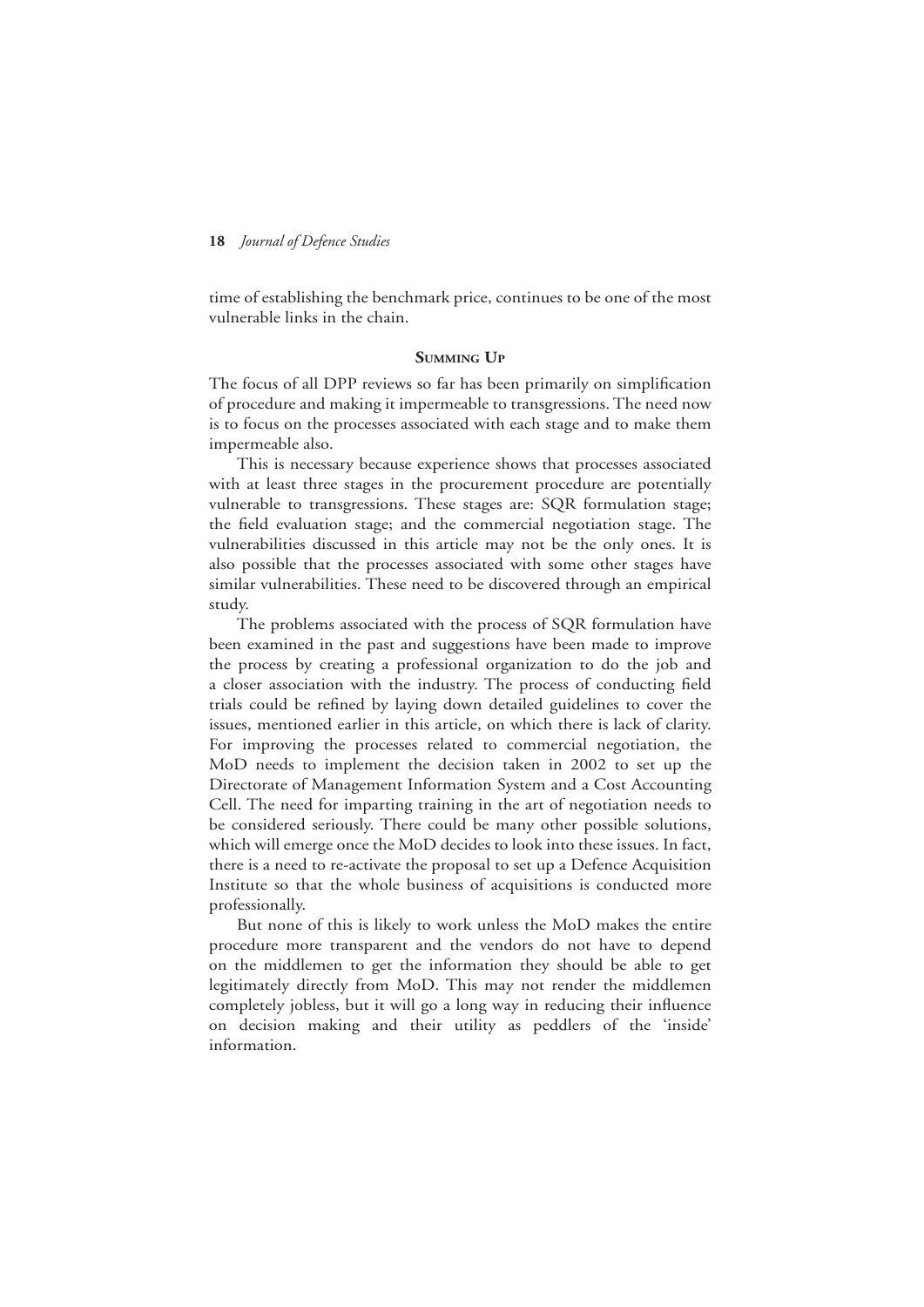#### **NOTES**

- 1. This article is only about capital acquisitions as per the Defence Procurement Procedure (DPP).
- 2. Deshpande, Toral Varia, 'Boomtown: Can Anything Put India's Defence Middlemen Out of Business?', *The Caravan*, 1 September 2013, available at http://caravanmagazine.in/reportage/boomtown, accessed on 15 February 2014.
- 3. MoD, *Defence Procurement Procedure 2013*, chapter 1, para 12, available at https://mod.nic.in/writereaddata/DPP2013.pdf/, accessed on 15 February 2014.
- 4. Ibid., chapter I, paras 18–20.
- 5. The SQR is a generic term. The specific terms used by the Army, Navy, Air Force and Joint Staff are General Staff Qualitative Requirement (GSQR), Naval Staff Qualitative Requirement (NSQR), Air Staff Qualitative Requirement (ASQR) and Joint Staff Qualitative Requirement (JSQR) respectively.
- 6. Ibid., chapter I, para 13.
- 7. *Report of the Comptroller and Auditor General of India on Acquisition of Helicopters for VVIP*s, No. 10, point 15, 2013, available at http://saiindia. gov.in/english/home/Our\_Products/Audit\_Report/Government\_Wise/ union\_audit/recent\_reports/union\_compliance/2013/Defence/10of2013. pdf, accessed on 15 February 2014.
- 8. MoD's Press release, 14 February 2013, available at http://pib.nic.in/newsite/ erelease.aspx?relid=92237, last accessed on 15 April 2014.
- 9. MoD, *Defence Procurement Procedure 2013*, chapter I, para 14.
- 10. *Defence Procurement Procedure 2013* has laid down a hierarchy of procurement categories, starting with 'Buy (Indian)' as the most preferred category, followed by 'Buy and Make (Indian)', 'Make (Indian)', 'Buy and Make' and 'Buy (Global)' in descending order of preference. Under 'Buy (Indian)' category and its variants, only Indian companies can participate in the acquisition.
- 11. For a detailed account of the procedure, see ibid., chapter I, paras 37–44.
- 12. Ibid., chapter I, para 37.
- 13. 'Helicopter Purchase: CBI Registers Case against Brigadier for Fudging Trial Records', *The Indian Express*, 5 January 2014, available at http:// indianexpress.com/article/news-archive/web/helicopter-purchase-cbiregisters-case-against-brigadier-for-fudging-trial-records/, accessed on 15 February 2014.
- 14. *Report of the Comptroller and Auditor General of India on Acquisition of Helicopters for VVIP*s, point 15.